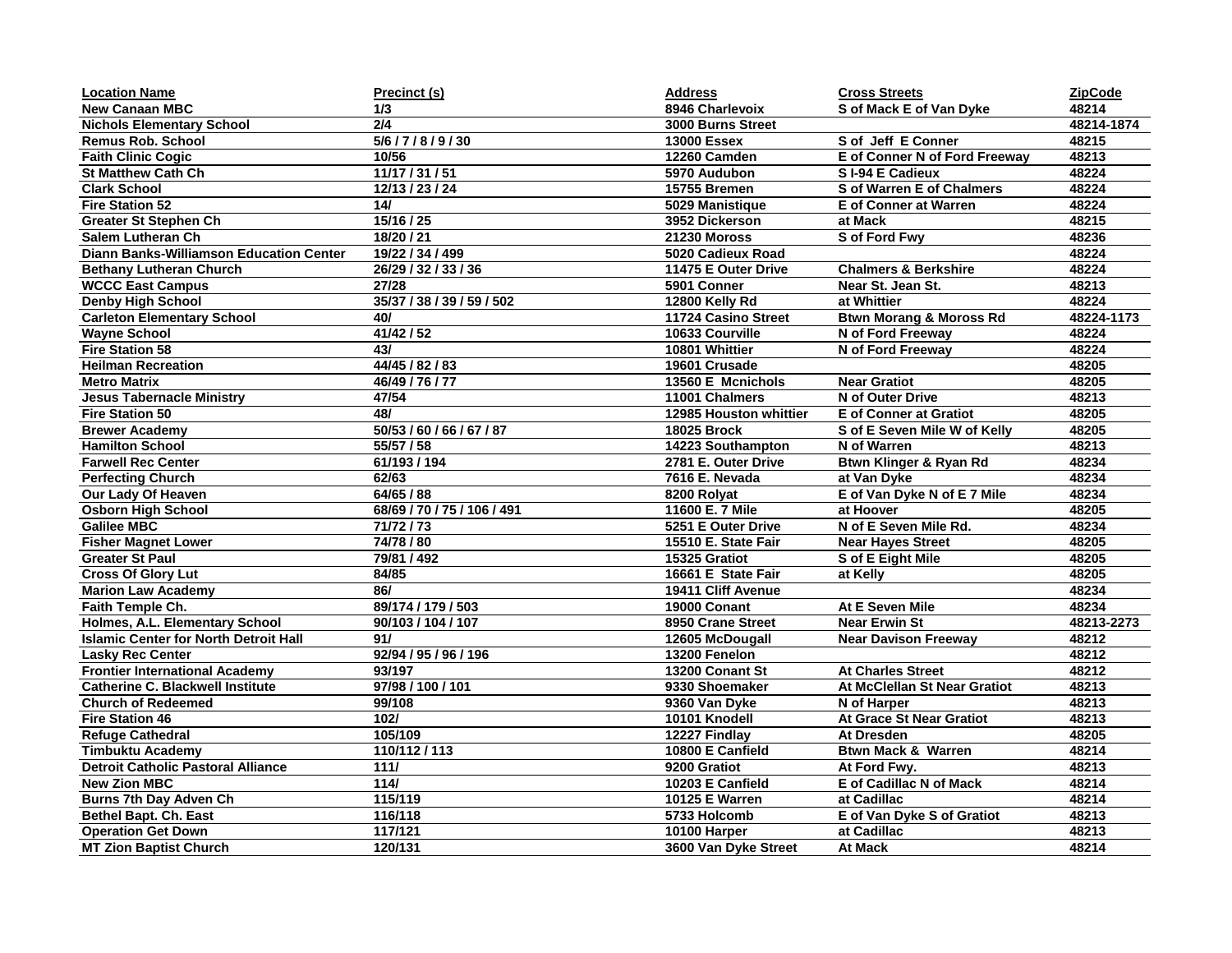| <b>Greater Christ Ch</b>                | 122/                                  | 3544 Iroquois              | at Mack                            | 48214      |
|-----------------------------------------|---------------------------------------|----------------------------|------------------------------------|------------|
| <b>Chrysler School</b>                  | 123/155                               | 1445 E Lafayette           | <b>E</b> of Russell                | 48207      |
| <b>Horatio Williams Foundation</b>      | 124/                                  | 1010 Antietam ave          | <b>Near Gratiot</b>                | 48207      |
| <b>Bunche Preparatory Academy</b>       | 125/127                               | 2715 Macomb Street         | <b>Near Chene</b>                  | 48207      |
| <b>St Johns Pres Church</b>             | 126/156                               | 1961 E Lafayette           | <b>W</b> of Chene                  | 48207      |
| <b>Franklin Wright Center</b>           | 128/                                  | 3360 Charlevoix            | N of Vernor W of Mt Elliot         | 48207      |
| <b>King High School</b>                 | 129/496                               | 3200 E. Lafayette          | <b>Btwn Elmwood &amp; Leib</b>     | 48207-3812 |
| <b>Moses Field School</b>               | 130/133                               | 1100 Sheridan              | <b>Btwn Agnes &amp; Lafayette</b>  | 48214      |
| <b>Marcus Garvey Academy</b>            | 132/134                               | 2301 Van Dyke              | at Kercheval                       | 48214      |
| <b>River House Apts</b>                 | 135/                                  | 8900 E Jefferson           | E of Van Dyke                      | 48214      |
| <b>Bethel AME Ch. Hall</b>              | 136/152                               | 5050 St Antoine            | N of E Warren E of Woodward        | 48202      |
| <b>Plymouth United Church of Christ</b> | 137/141                               | 600 East Warren Avenue     | Near I-75 Freeway                  | 48201      |
| <b>First Congregational Church</b>      | 138/151 / 500                         | <b>33 E Forest Avenue</b>  | <b>At Woodward</b>                 | 48201      |
| <b>Spain School</b>                     | 139/                                  | 3700 Beaubien              | <b>Btwn Mack &amp; Alexandrine</b> | 48201      |
| <b>St Elizabeth Ctr</b>                 | 140/142                               | 3127 E Canfield            | <b>McDougall</b>                   | 48207      |
| <b>Douglass Branch Library</b>          | $\frac{143}{1}$                       | 3666 Grand River           | <b>Near Trumbull</b>               | 48208      |
| <b>River Front Apts</b>                 | 144/                                  | 250 Riverfront Dr          | S of W Jefferson W of Woodward     | 48226      |
| <b>Central United Meth. Ch.</b>         | 145/157                               | 23 E Adams                 | at Woodward                        | 48226      |
| <b>Cass Technical High School</b>       | 146/153                               | 2501 Second Avenue         | <b>At Ledyard St</b>               | 48201-2601 |
| <b>GEE Edmonson Academy</b>             | 147/154                               | 1300 W Canfield            | <b>Btwn Lincoln and Lodge Fwy</b>  | 48201      |
| <b>Freedom Place</b>                    | 148/                                  | 1101 E Warren              | At Lodge FWY                       | 48207      |
| <b>Wayne State Law School</b>           | 149/                                  | 471 West Palmer            |                                    | 48202      |
| <b>Detroit School of Arts</b>           | 150/                                  | 123 Selden                 | <b>Btwn Cass &amp; Woodward</b>    | 48201      |
| <b>Grace Episcopal Church</b>           | 158/162 / 438                         | 1926 Virginia Park         | <b>At Rosa Parks</b>               | 48206      |
| <b>Detroit Int Acad</b>                 | 159/160 / 169                         | 9026 Woodward              | at Clairmount                      | 48202      |
| <b>Considine Little Rock</b>            | 161/168 / 171                         | 8904 Woodward              | at Clairmount                      | 48202      |
| <b>Williams Community Center</b>        | 163/165 / 442 / 444 / 445             | 8431 Rosa Parks Blvd       |                                    | 48206      |
| <b>Fire Station 17</b>                  | 164/                                  | 6100 Second                | S of W Grand Blvd E of Lodge Fwy   | 48202      |
| <b>Metro United Meth.</b>               | 166/167                               | 8000 Woodward              | N of W Grand Blvd                  | 48202      |
| <b>Gtr. New Mt. Moriah</b>              | 170/                                  | 586 Owen                   | N of E Grand Blvd at Oakland       | 48202      |
| <b>Nolan Middle School</b>              | 172/178 / 185 / 186 / 187 / 189       | <b>1150 E Lantz</b>        | S of E State Fair W of Conant      | 48203      |
| <b>Pershing School</b>                  | 173/176                               | 18875 Ryan Road            | At E Seven Mile                    | 48234      |
| Conant Garden Ch.                       | 175/180                               | 18460 Conant               | S of E Seven Mile                  | 48234      |
| <b>Mason School</b>                     | 177/191 / 192 / 195 / 198 / 205       | 19955 Fenelon              | <b>Btwn Lamont &amp; Conley</b>    | 48234      |
| <b>Chosen Gen WLB Hall</b>              | 181/183 / 190                         | 2326 E. Seven Mile         | W of Ryan                          | 48234      |
| <b>Conant Avenue United Methodist 1</b> | 182/188                               | <b>18600 Conant Street</b> | <b>Near 7 Mile</b>                 | 48234      |
| <b>Fire station 44</b>                  | 184/                                  | 35 W 7 mile                | At John R St.                      | 48203      |
| <b>Pasteur School</b>                   | 199/201 / 202 / 222 / 223 / 243 / 257 | 19811 Stoepel              | W of Livernois N of W 7 Mile       | 48221      |
| <b>New Prospect Ch (ANNEX)</b>          | 200/221                               | 19940 Livernois            | S of W Eight Mile                  | 48221      |
| <b>Police Prec 12th Station</b>         | 203/                                  | 1441 W Seven Mile          | Seven Mile at Woodward             | 48203      |
| <b>Word of Power Ministry</b>           | 204/206                               | 17400 Manderson            | W of Woodward                      | 48203      |
| <b>All Saints Episcopal Church</b>      | 207/                                  | 3837 W 7 Mile Road         | <b>Near Livernois</b>              | 48221      |
| <b>Sherwood Forest Branch</b>           | 208/                                  | 7117 W. Seven Mile         | near Livernois                     | 48221      |
| <b>Bagley School</b>                    | 209/239 / 258 / 259 / 260 / 387       | 8100 Curtis                | <b>W</b> of Livernois              | 48221      |
| <b>Gesu School</b>                      | 210/211 / 214 / 238                   | 17139 Oak Drive            | <b>W McNicholas E of Livernois</b> | 48221      |
| <b>Thurgood Marshall</b>                | 212/213                               | 15531 Linwood              | at Lodge Freeway                   | 48238      |
| <b>Flowery Mount Baptist</b>            | 215/                                  | 13603 Linwood              | <b>At Davidson</b>                 | 48238      |
| <b>House of Prayer</b>                  | 216/390 / 391                         | 16520 Wyoming              | E of Livernois S of Fenkell        | 48238      |
|                                         |                                       |                            |                                    |            |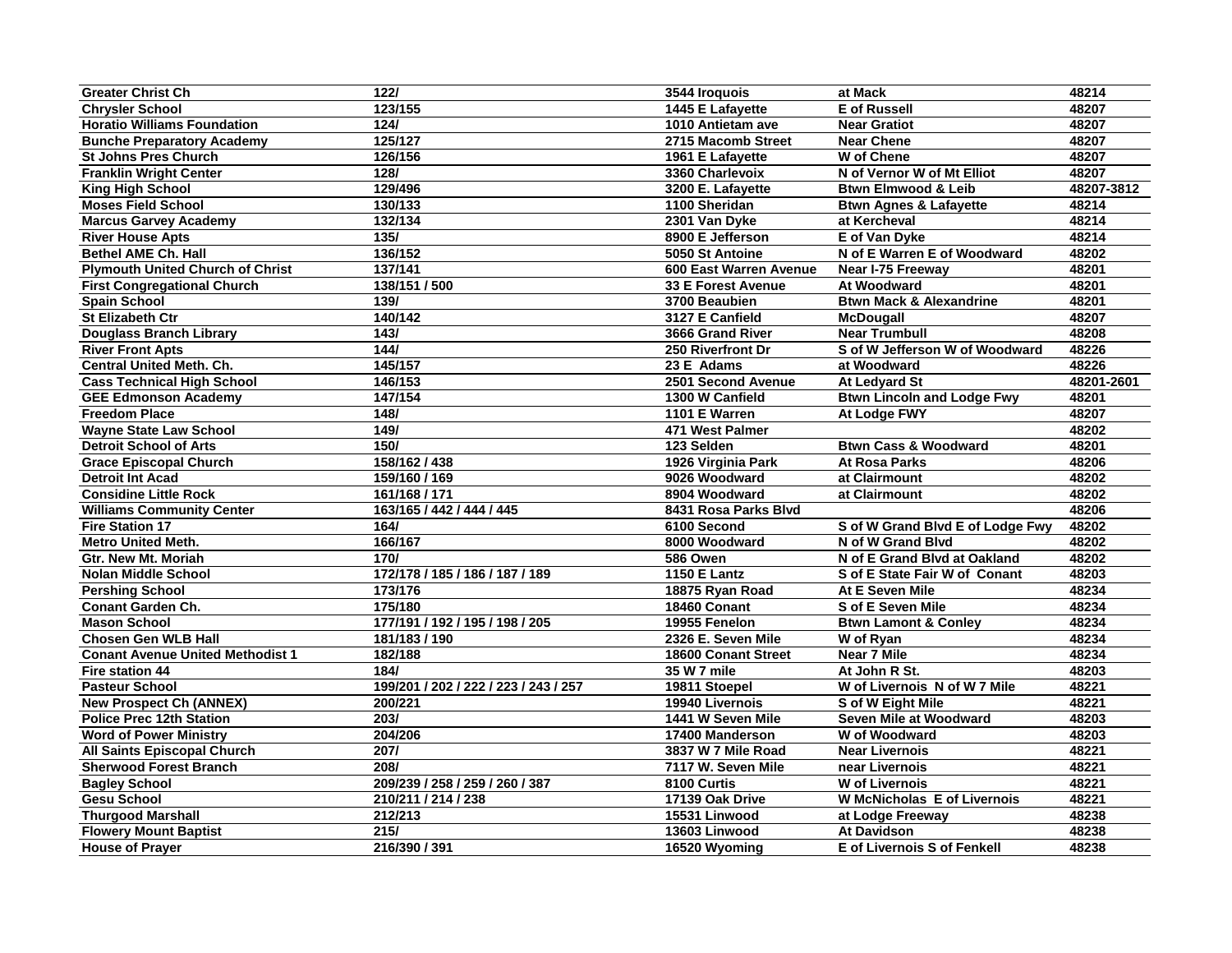| Dexter Ave Bapt. Ctr.                                        | 217/218                         | 3350 W Davison          | at Dexter                                  | 48238      |
|--------------------------------------------------------------|---------------------------------|-------------------------|--------------------------------------------|------------|
| <b>Grace Temple Church of God In Christ</b>                  | 219/434                         | 12521 Dexter BLVD       | <b>Near Davison</b>                        | 48206      |
| <b>New Mt Zion MBC</b>                                       | 220/435                         | 2201 Elmhurst           | W of 12th Street S of Davison              | 48206      |
| <b>Northwest Act Center</b>                                  | 224/236 / 245 / 318 / 380 / 490 | 18100 Meyers            | at Curtis                                  | 48235      |
| Oak Grove AME Church                                         | 225/226                         | 19801 Cherrylawn Street | <b>At Pembroke</b>                         | 48221      |
| <b>Gospel Tabernacle</b>                                     | 227/230 / 255                   | 19371 Greenfield Road   | <b>At Vassar</b>                           | 48235      |
| <b>Gtr. Emmanuel</b>                                         | 228/229 / 232 / 233 / 234 / 235 | 19161 Schaefer          | <b>W Seven Mile</b>                        | 48235      |
| <b>FLICS School</b>                                          | 231/247 / 251 / 252 / 253 / 294 | 6501 W Outer Drive      | at Hubbell                                 | 48221      |
| <b>Messiah Baptist Ch.</b>                                   | 237/256                         | 8100 W Seven Mile       | <b>W</b> of Livernois                      | 48221      |
| <b>Unity Temple of Faith</b>                                 | 240/241 / 242                   | 17376 Wyoming           | N of W McNichols                           | 48221      |
| <b>Gtr. Mitchell Church</b>                                  | 244/246                         | <b>13737 Curtis</b>     | <b>W</b> of James Ccouzens Hwy             | 48235      |
| <b>Randolph Tech</b>                                         | 248/249 / 250                   | 17101 Hubbell           | At W Outer Drive                           | 48235      |
| <b>Mary McLeod Beth School</b>                               | 254/322                         | 8145 Puritan Street     |                                            | 48227      |
| <b>Wright School</b>                                         | 261/262                         | 19299 Berg Rd           | W of Lasher N of W 7 Mile                  | 48219      |
| <b>Detroit Service learning Academy</b>                      | 263/265 / 266 / 267 / 272       | 21605 W. Seven Mile     | At Lahser                                  | 48219      |
| <b>Greater Grace Temple</b>                                  | 264/271 / 274 / 298 / 300       | 23500 W. Seven Mile     | <b>Btwn Berg &amp; Shiawasse</b>           | 48219      |
| <b>Crowell Rec. Center</b>                                   | 268/269 / 270 / 273 / 301 / 304 | 16630 Lahser            | <b>S</b> of W McNichols                    | 48219      |
| <b>Henry Ford H S</b>                                        | 275/276 / 277 / 280 / 281 / 286 | 20000 Evergreen         | <b>Btwn Trojan &amp; Fargo</b>             | 48219      |
| <b>Wayne County Comm College</b>                             | 278/279 / 283 / 284 / 305 / 307 | 8200 W Outer Drive      |                                            | 48219      |
| <b>Calvary Presb Ch</b>                                      | 282/287                         | 19125 Greenview         | W of Southfield at W 7 Mile                | 48219      |
| <b>St Schol Activity Bldg</b>                                | 285/297 / 313                   | 17351 Southfield Rd     | at Outer Drive                             | 48219      |
| <b>Bow School</b>                                            | 288/290 / 291 / 292 / 293 / 296 | 19801 Prevost           | W of Greenfield N of W 7 Mile              | 48235      |
| <b>Chase Library</b>                                         | 289/                            | 17731 W Seven Mile Rd   | <b>E</b> of Southfield Rd                  | 48235      |
| <b>Winans Rutherford Academy</b>                             | 295/314                         | <b>16411 Curtis</b>     | W of Greenfield N of W McNichols           | 48235      |
| <b>Cooke School</b>                                          | 299/309 / 325 / 353 / 354 / 495 | 18800 Puritan           | W of Southfield N of Grand River           | 48223      |
| <b>Christ. Fell. Of Love</b>                                 | 302/303                         | 22400 Grand River       | <b>Btwn Lahser &amp; Telegraph</b>         | 48219      |
| Mt Vernon Bpt Ch                                             | 306/                            | 15125 Burt Road         | W of Evergreen S of Fenkell                | 48223      |
| N Rosedale Pk Comm                                           | 308/310                         | 18445 Scarsdale         | S of Puritan W of Southfield               | 48223      |
| <b>New St Paul Tab</b>                                       | 311/312                         | 15340 Southfield        | at Grand River                             | 48223      |
| <b>St Timothy Unt Meth</b>                                   | 315/316 / 317                   | 15888 Archdale          | E of Southfield at Puritan                 | 48227      |
| <b>Burns Elementary School</b>                               | 319/320 / 321 / 357 / 358       | 14350 Terry Street      | Between Lyndon & Intervale                 | 48227      |
| <b>Edison School</b>                                         | 323/324 / 326 / 327 / 328 / 329 | 17045 Grand River       | <b>At Southfield</b>                       | 48227      |
| Boys & Girls Club I                                          | 330/375                         | 16500 Tireman St        | <b>Btwn Asbury Park &amp; Woodmont</b>     | 48228      |
| Second Grace Ch.                                             | 331/332 / 347                   | 18700 Joy Rd.           | <b>Btwn Evergreen &amp; Southfield Fwy</b> | 48228      |
| <b>Dixon Acad</b>                                            | 333/339 / 341 / 342 / 343       | 8401 Trinity            | Btwn Joy Rd & Tireman                      | 48228      |
| <b>Fire Station 55</b>                                       | 334/                            | 18140 Joy               | at Southfield                              | 48228      |
| <b>St. Peter And Paul Bldg</b>                               | 335/336 / 340                   | 7718 Westwood           | <b>South Of Tireman</b>                    | 48228      |
| <b>Carver Stem Academy</b>                                   | 337/338 / 355                   | <b>18701 Paul</b>       | S of Warren W of Southfield                | 48228      |
| St. Suzanne Cody Rouge Comm Resource Cen 344/345 / 346 / 348 |                                 | 19321 W Chicago         | E of Evergreen                             | 48228      |
| <b>Mann School</b>                                           | 349/350 / 352 / 363 / 498 / 501 | 19625 Elmira            | W of Evergreen S of Plymouth               | 48228      |
| <b>Citadel of Praise</b>                                     | 351/                            | 20280 Lyndon            |                                            | 48223      |
| <b>Christ Temple Baptist Church</b>                          | 356/393 / 394 / 404             | 10628 Plymouth Road     | At Meyers                                  | 48204      |
| <b>Dossin Elementary School</b>                              | 359/378 / 379                   | 16650 Glendale Street   | near Schoolcraft                           | 48227-1210 |
| <b>Gethsemane Church</b>                                     | 360/361 / 362                   | 17701 Glendale          | <b>At Southfield</b>                       | 48223      |
| <b>Henderson Upper School</b>                                | 364/366 / 369 / 372 / 373 / 374 | 16101 Chicago           | <b>Btwn Mettetal &amp; St Marys</b>        | 48228      |
| <b>New Providence Baptist Church</b>                         | 365/367 / 368                   | 18211 Plymouth Rd       | At Southfield Expressway                   | 48228      |
| <b>Northwest Church of Christ</b>                            | 370/371 / 408                   | 5151 Oakman             | <b>At Wyoming</b>                          | 48204      |
| Wm. Ford Mem. Ch                                             | 376/377                         | 16400 W. Warren         | <b>E</b> of Southfield                     | 48228      |
|                                                              |                                 |                         |                                            |            |